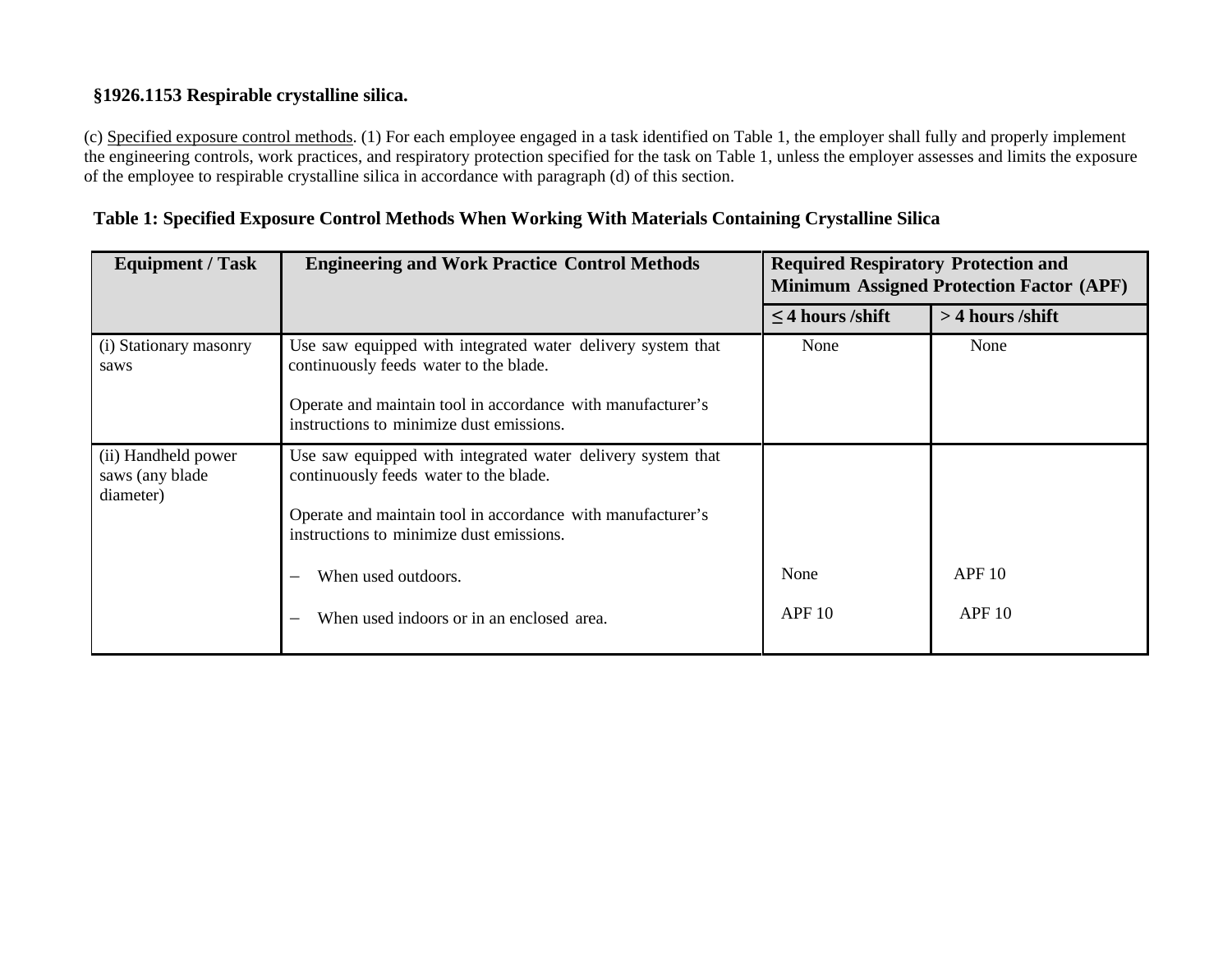| <b>Equipment / Task</b>                                                                                         | <b>Engineering and Work Practice Control Methods</b>                                                                                                                                                                                                                                                                                                                           | <b>Required Respiratory Protection and</b><br><b>Minimum Assigned Protection Factor (APF)</b> |                       |
|-----------------------------------------------------------------------------------------------------------------|--------------------------------------------------------------------------------------------------------------------------------------------------------------------------------------------------------------------------------------------------------------------------------------------------------------------------------------------------------------------------------|-----------------------------------------------------------------------------------------------|-----------------------|
|                                                                                                                 |                                                                                                                                                                                                                                                                                                                                                                                | $\leq$ 4 hours /shift                                                                         | > 4 hours /shift      |
| (iii) Handheld power<br>saws for cutting fiber-<br>cement board (with<br>blade diameter of 8<br>inches or less) | For tasks performed outdoors only:<br>Use saw equipped with commercially available dust<br>collection system.<br>Operate and maintain tool in accordance with manufacturer's<br>instructions to minimize dust emissions.<br>Dust collector must provide the air flow recommended by the<br>tool manufacturer, or greater, and have a filter with 99% or<br>greater efficiency. | None                                                                                          | None                  |
| (iv) Walk-behind saws                                                                                           | Use saw equipped with integrated water delivery system that<br>continuously feeds water to the blade.<br>Operate and maintain tool in accordance with manufacturer's<br>instructions to minimize dust emissions.<br>When used outdoors.<br>When used indoors or in an enclosed area.                                                                                           | None<br><b>APF 10</b>                                                                         | None<br><b>APF 10</b> |
| (v) Drivable saws                                                                                               | For tasks performed outdoors only:<br>Use saw equipped with integrated water delivery system that<br>continuously feeds water to the blade.<br>Operate and maintain tool in accordance with manufacturer's<br>instructions to minimize dust emissions.                                                                                                                         | None                                                                                          | None                  |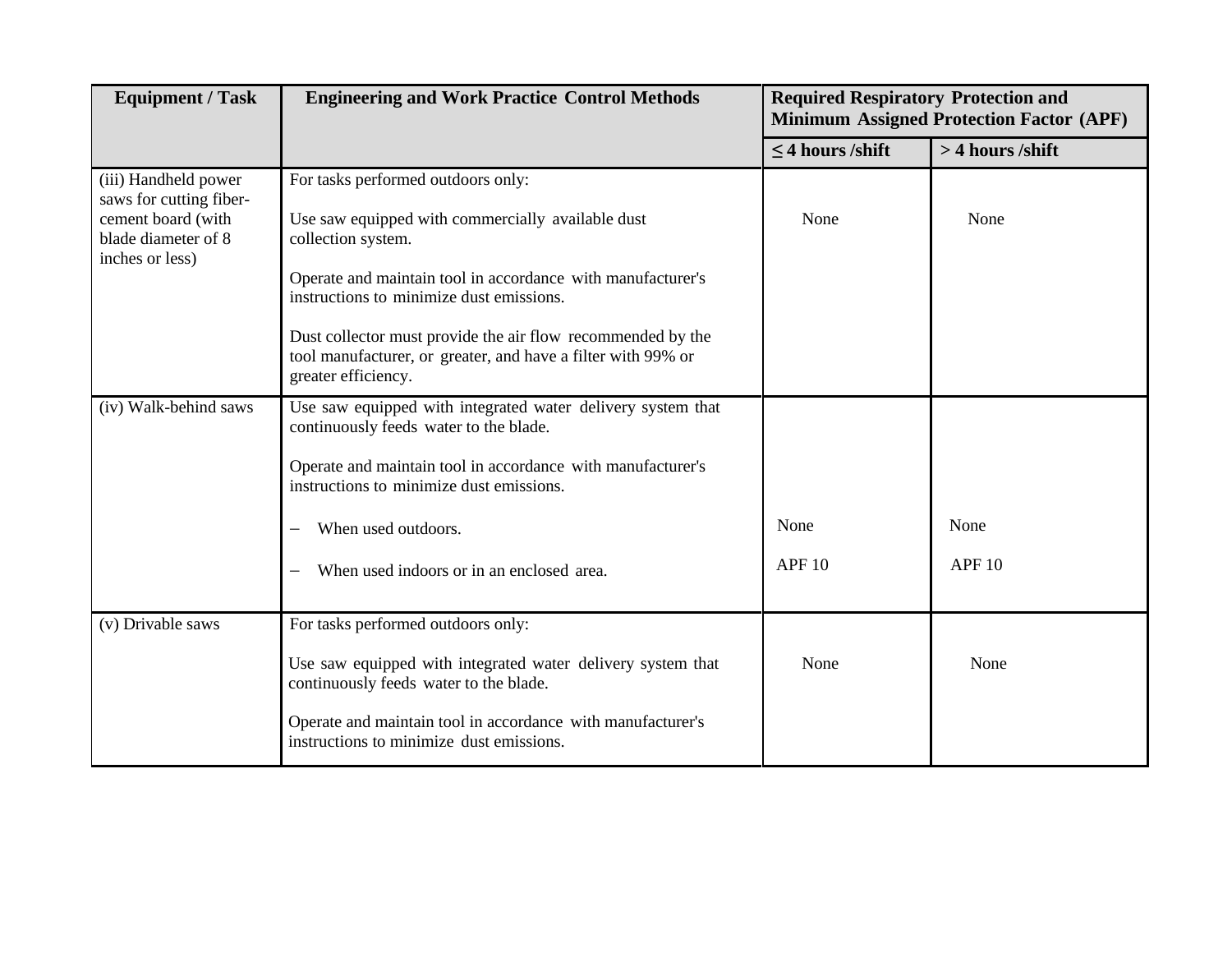| <b>Equipment / Task</b>                                             | <b>Engineering and Work Practice Control Methods</b>                                                                                                                               | <b>Required Respiratory Protection and</b> | <b>Minimum Assigned Protection Factor (APF)</b> |  |
|---------------------------------------------------------------------|------------------------------------------------------------------------------------------------------------------------------------------------------------------------------------|--------------------------------------------|-------------------------------------------------|--|
|                                                                     |                                                                                                                                                                                    | $\leq$ 4 hours /shift                      | > 4 hours /shift                                |  |
| (vi) Rig-mounted core<br>saws or drills                             | Use tool equipped with integrated water delivery system that<br>supplies water to cutting surface.                                                                                 | None                                       | None                                            |  |
|                                                                     | Operate and maintain tool in accordance with manufacturer's<br>instructions to minimize dust emissions.                                                                            |                                            |                                                 |  |
| (vii) Handheld and<br>stand-mounted drills<br>(including impact and | Use drill equipped with commercially available shroud or<br>cowling with dust collection system.                                                                                   | None                                       | None                                            |  |
| rotary hammer drills)                                               | Operate and maintain tool in accordance with manufacturer's<br>instructions to minimize dust emissions.                                                                            |                                            |                                                 |  |
|                                                                     | Dust collector must provide the air flow recommended by the<br>tool manufacturer, or greater, and have a filter with 99% or<br>greater efficiency and a filter-cleaning mechanism. |                                            |                                                 |  |
|                                                                     | Use a HEPA-filtered vacuum when cleaning holes.                                                                                                                                    |                                            |                                                 |  |
| (viii) Dowel drilling<br>rigs for concrete                          | For tasks performed outdoors only:                                                                                                                                                 |                                            |                                                 |  |
|                                                                     | Use shroud around drill bit with a dust collection system. Dust<br>collector must have a filter with 99% or greater efficiency and a<br>filter-cleaning mechanism.                 | <b>APF 10</b>                              | APF <sub>10</sub>                               |  |
|                                                                     | Use a HEPA-filtered vacuum when cleaning holes.                                                                                                                                    |                                            |                                                 |  |
| (ix) Vehicle-mounted<br>drilling rigs for rock<br>and concrete      | Use dust collection system with close capture hood or shroud<br>around drill bit with a low-flow water spray to wet the dust at the<br>discharge point from the dust collector.    | None                                       | None                                            |  |
|                                                                     | <b>OR</b>                                                                                                                                                                          |                                            |                                                 |  |
|                                                                     | Operate from within an enclosed cab and use water for dust<br>suppression on drill bit.                                                                                            | None                                       | None                                            |  |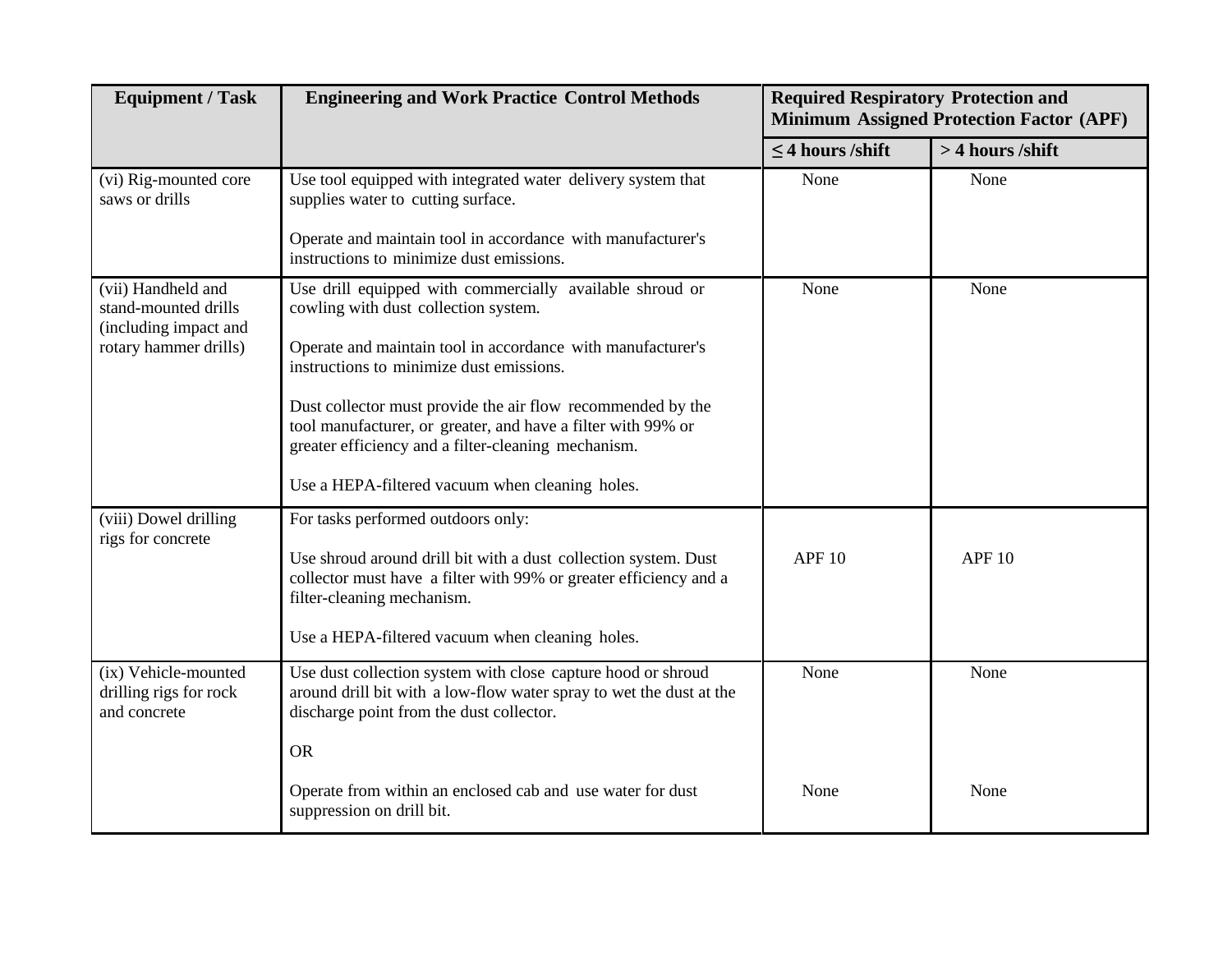| <b>Equipment / Task</b>                                              | <b>Engineering and Work Practice Control Methods</b>                                                                                                                                                                             | <b>Required Respiratory Protection and</b><br><b>Minimum Assigned Protection Factor (APF)</b> |                   |
|----------------------------------------------------------------------|----------------------------------------------------------------------------------------------------------------------------------------------------------------------------------------------------------------------------------|-----------------------------------------------------------------------------------------------|-------------------|
|                                                                      |                                                                                                                                                                                                                                  | $\leq$ 4 hours /shift                                                                         | > 4 hours /shift  |
| (x) Jackhammers and<br>handheld powered<br>chipping tools            | Use tool with water delivery system that supplies a continuous<br>stream or spray of water at the point of impact.                                                                                                               |                                                                                               |                   |
|                                                                      | When used outdoors.<br>—                                                                                                                                                                                                         | None                                                                                          | <b>APF 10</b>     |
|                                                                      | When used indoors or in an enclosed area.                                                                                                                                                                                        | <b>APF 10</b>                                                                                 | APF <sub>10</sub> |
|                                                                      | <b>OR</b>                                                                                                                                                                                                                        |                                                                                               |                   |
|                                                                      | Use tool equipped with commercially available shroud and dust<br>collection system.                                                                                                                                              |                                                                                               |                   |
|                                                                      | Operate and maintain tool in accordance with manufacturer's<br>instructions to minimize dust emissions.                                                                                                                          |                                                                                               |                   |
|                                                                      | Dust collector must provide the air flow recommended by the<br>tool manufacturer, or greater, and have a filter with 99% or<br>greater efficiency and a filter-cleaning mechanism.                                               |                                                                                               |                   |
|                                                                      | When used outdoors.                                                                                                                                                                                                              | None                                                                                          | <b>APF 10</b>     |
|                                                                      | When used indoors or in an enclosed area.                                                                                                                                                                                        | <b>APF 10</b>                                                                                 | APF <sub>10</sub> |
| (xi) Handheld grinders<br>for mortar removal (i.e.,<br>tuckpointing) | Use grinder equipped with commercially available shroud and dust<br>collection system.                                                                                                                                           | <b>APF 10</b>                                                                                 | <b>APF 25</b>     |
|                                                                      | Operate and maintain tool in accordance with manufacturer's<br>instructions to minimize dust emissions.                                                                                                                          |                                                                                               |                   |
|                                                                      | Dust collector must provide 25 cubic feet per minute (cfm) or<br>greater of airflow per inch of wheel diameter and have a filter<br>with 99% or greater efficiency and a cyclonic pre-separator or<br>filter-cleaning mechanism. |                                                                                               |                   |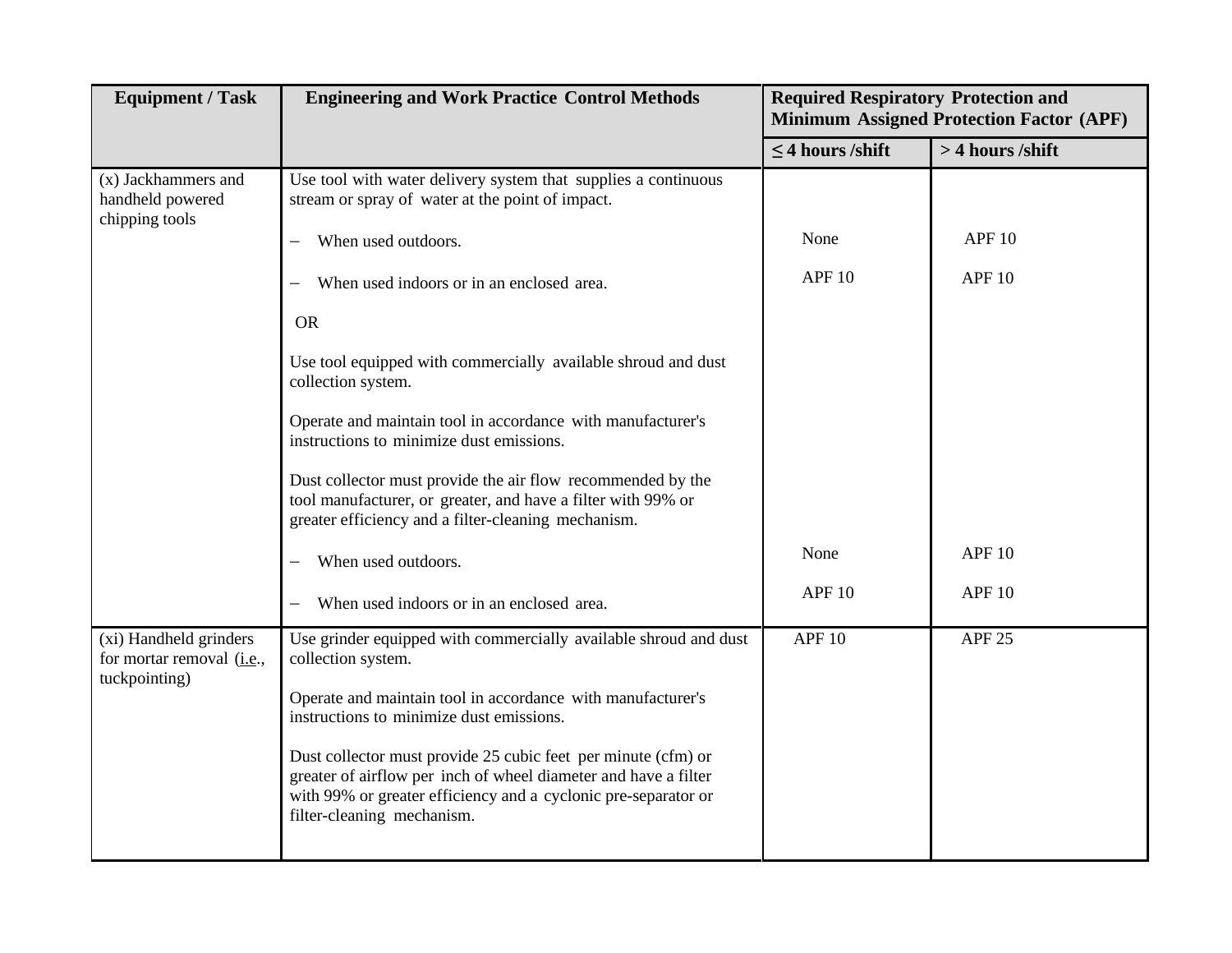| <b>Equipment / Task</b>                                          | <b>Engineering and Work Practice Control Methods</b>                                                                                                                                                                                                                                                                                                                                                                                                                                                                                                                                                                                                                                                                        | <b>Required Respiratory Protection and</b><br><b>Minimum Assigned Protection Factor (APF)</b> |                       |
|------------------------------------------------------------------|-----------------------------------------------------------------------------------------------------------------------------------------------------------------------------------------------------------------------------------------------------------------------------------------------------------------------------------------------------------------------------------------------------------------------------------------------------------------------------------------------------------------------------------------------------------------------------------------------------------------------------------------------------------------------------------------------------------------------------|-----------------------------------------------------------------------------------------------|-----------------------|
|                                                                  |                                                                                                                                                                                                                                                                                                                                                                                                                                                                                                                                                                                                                                                                                                                             | $\leq$ 4 hours /shift                                                                         | > 4 hours /shift      |
| (xii) Handheld grinders<br>for uses other than<br>mortar removal | For tasks performed outdoors only:<br>Use grinder equipped with integrated water delivery system that<br>continuously feeds water to the grinding surface.<br>Operate and maintain tool in accordance with manufacturer's<br>instructions to minimize dust emissions.<br><b>OR</b><br>Use grinder equipped with commercially available shroud and<br>dust collection system.<br>Operate and maintain tool in accordance with manufacturer's<br>instructions to minimize dust emissions.<br>Dust collector must provide 25 cubic feet per minute (cfm) or<br>greater of airflow per inch of wheel diameter and have a filter<br>with 99% or greater efficiency and a cyclonic pre-separator or<br>filter-cleaning mechanism. | None                                                                                          | None                  |
|                                                                  | When used outdoors.                                                                                                                                                                                                                                                                                                                                                                                                                                                                                                                                                                                                                                                                                                         | None<br>None                                                                                  | None<br><b>APF 10</b> |
|                                                                  | When used indoors or in an enclosed area.                                                                                                                                                                                                                                                                                                                                                                                                                                                                                                                                                                                                                                                                                   |                                                                                               |                       |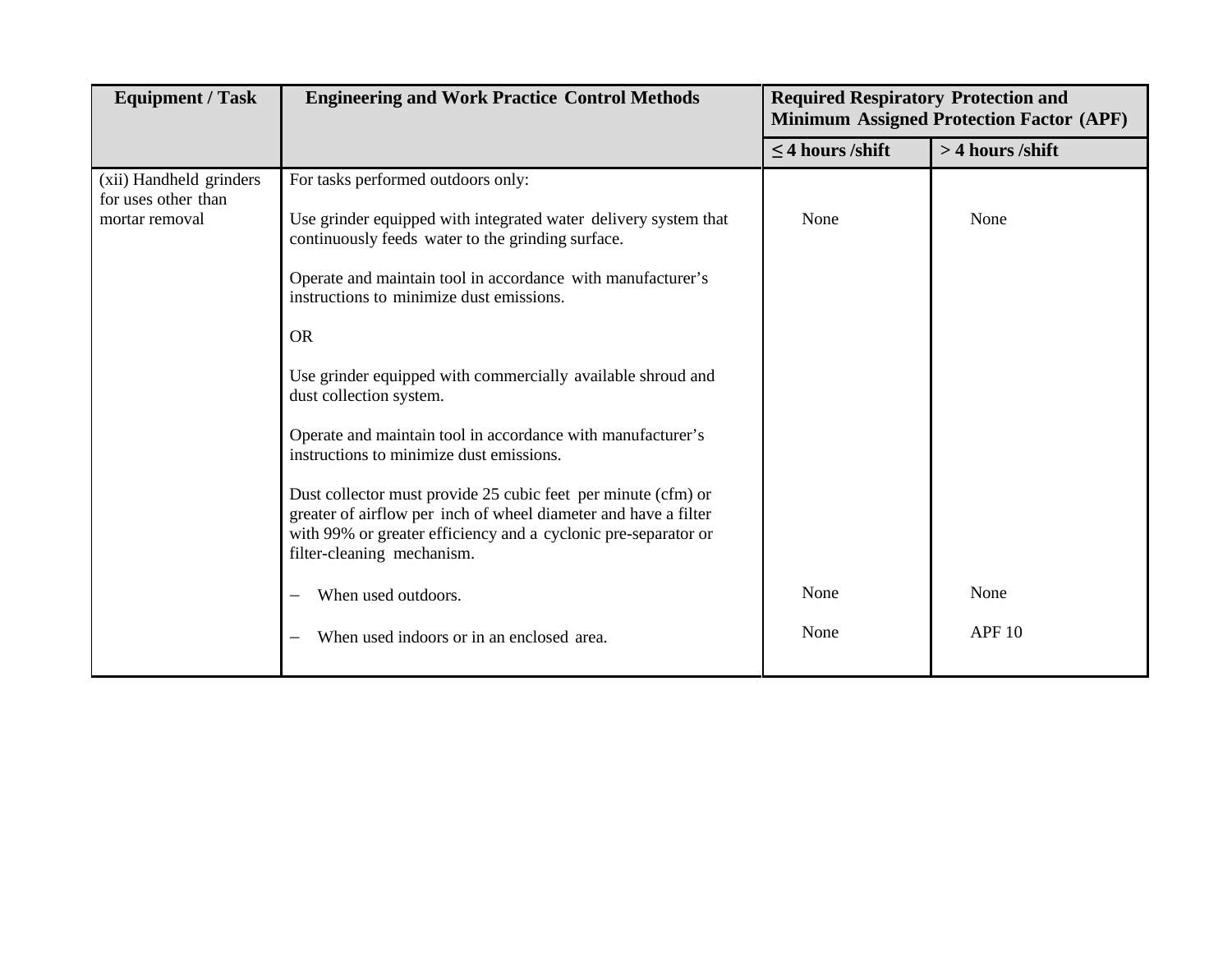| <b>Equipment / Task</b>                                           | <b>Engineering and Work Practice Control Methods</b>                                                                                                                                                                                                                                                                                                                                                                                                                                                                                                                                                                                                                                                                                               | <b>Required Respiratory Protection and</b><br><b>Minimum Assigned Protection Factor (APF)</b> |                  |
|-------------------------------------------------------------------|----------------------------------------------------------------------------------------------------------------------------------------------------------------------------------------------------------------------------------------------------------------------------------------------------------------------------------------------------------------------------------------------------------------------------------------------------------------------------------------------------------------------------------------------------------------------------------------------------------------------------------------------------------------------------------------------------------------------------------------------------|-----------------------------------------------------------------------------------------------|------------------|
|                                                                   |                                                                                                                                                                                                                                                                                                                                                                                                                                                                                                                                                                                                                                                                                                                                                    | $\leq$ 4 hours /shift                                                                         | > 4 hours /shift |
| (xiii) Walk-behind<br>milling machines and<br>floor grinders      | Use machine equipped with integrated water delivery system<br>that continuously feeds water to the cutting surface.<br>Operate and maintain tool in accordance with manufacturer's<br>instructions to minimize dust emissions.<br><b>OR</b><br>Use machine equipped with dust collection system recommended<br>by the manufacturer.<br>Operate and maintain tool in accordance with manufacturer's<br>instructions to minimize dust emissions.<br>Dust collector must provide the air flow recommended by the<br>manufacturer, or greater, and have a filter with 99% or greater<br>efficiency and a filter-cleaning mechanism.<br>When used indoors or in an enclosed area, use a HEPA-filtered<br>vacuum to remove loose dust in between passes. | None<br>None                                                                                  | None<br>None     |
| (xiv) Small drivable<br>milling machines (less<br>than half-lane) | Use a machine equipped with supplemental water sprays designed<br>to suppress dust.<br>Water must be combined with a surfactant.<br>Operate and maintain machine to minimize dust emissions.                                                                                                                                                                                                                                                                                                                                                                                                                                                                                                                                                       | None                                                                                          | None             |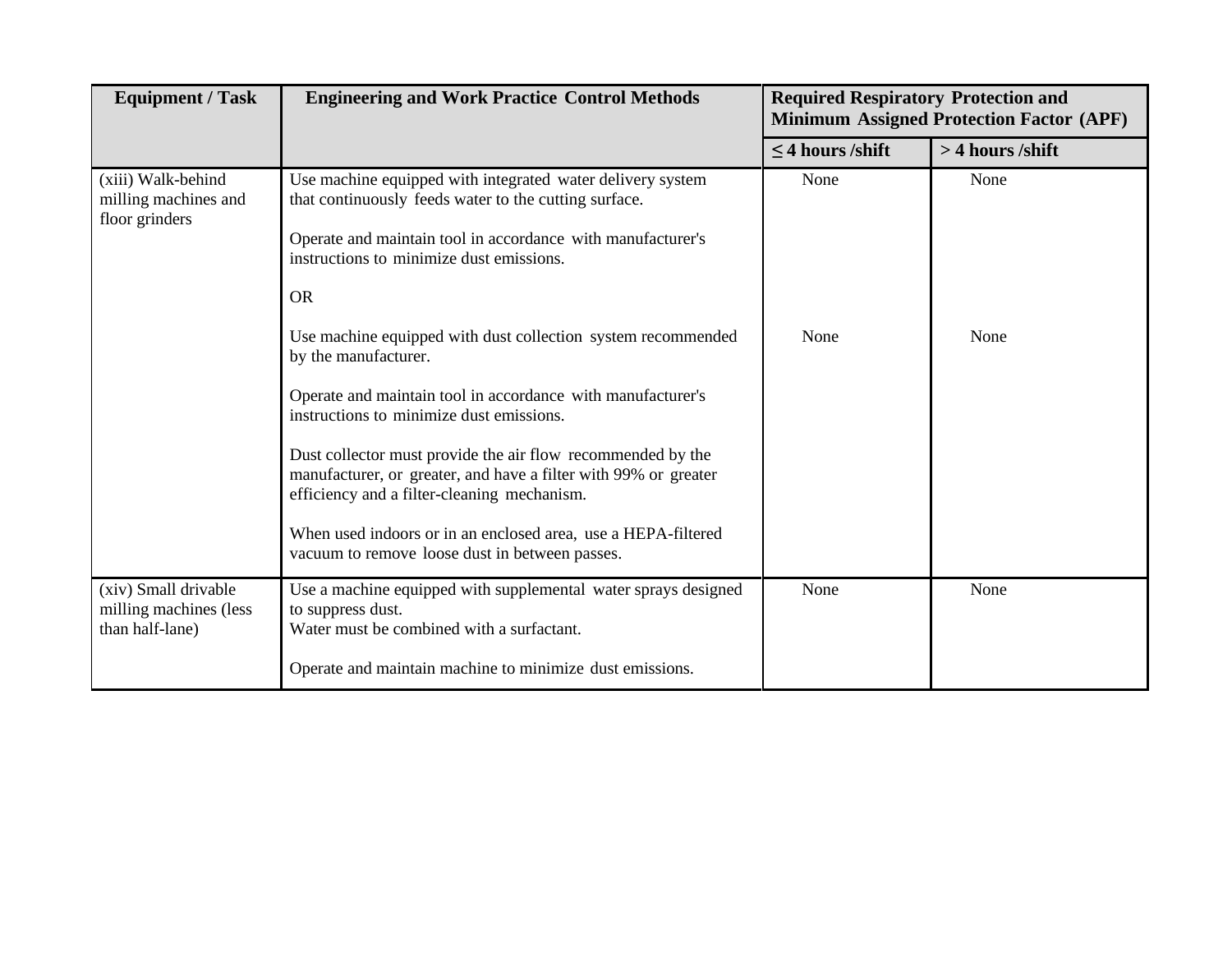| <b>Equipment / Task</b>                                           | <b>Engineering and Work Practice Control Methods</b>                                                                                                                                                                             | <b>Required Respiratory Protection and</b><br><b>Minimum Assigned Protection Factor (APF)</b> |                  |
|-------------------------------------------------------------------|----------------------------------------------------------------------------------------------------------------------------------------------------------------------------------------------------------------------------------|-----------------------------------------------------------------------------------------------|------------------|
|                                                                   |                                                                                                                                                                                                                                  | $\leq$ 4 hours /shift                                                                         | > 4 hours /shift |
| (xv) Large drivable<br>milling machines<br>(half-lane and larger) | For cuts of any depth on asphalt only:<br>Use machine equipped with exhaust ventilation on drum<br>enclosure and supplemental water sprays designed to<br>suppress dust.                                                         | None                                                                                          | None             |
|                                                                   | Operate and maintain machine to minimize dust emissions.                                                                                                                                                                         |                                                                                               |                  |
|                                                                   | For cuts of four inches in depth or less on any substrate:                                                                                                                                                                       |                                                                                               |                  |
|                                                                   | Use machine equipped with exhaust ventilation on drum<br>enclosure and supplemental water sprays designed to<br>suppress dust.                                                                                                   | None                                                                                          | None             |
|                                                                   | Operate and maintain machine to minimize dust emissions.                                                                                                                                                                         |                                                                                               |                  |
|                                                                   | <b>OR</b>                                                                                                                                                                                                                        |                                                                                               |                  |
|                                                                   | Use a machine equipped with supplemental water spray designed<br>to suppress dust.<br>Water must be combined with a surfactant.                                                                                                  | None                                                                                          | None             |
|                                                                   | Operate and maintain machine to minimize dust emissions.                                                                                                                                                                         |                                                                                               |                  |
| (xvi) Crushing<br>machines                                        | Use equipment designed to deliver water spray or mist for dust<br>suppression at crusher and other points where dust is generated<br>(e.g., hoppers, conveyers, sieves/sizing or vibrating components,<br>and discharge points). | None                                                                                          | None             |
|                                                                   | Operate and maintain machine in accordance with manufacturer's<br>instructions to minimize dust emissions.                                                                                                                       |                                                                                               |                  |
|                                                                   | Use a ventilated booth that provides fresh, climate-controlled air<br>to the operator, or a remote control station.                                                                                                              |                                                                                               |                  |